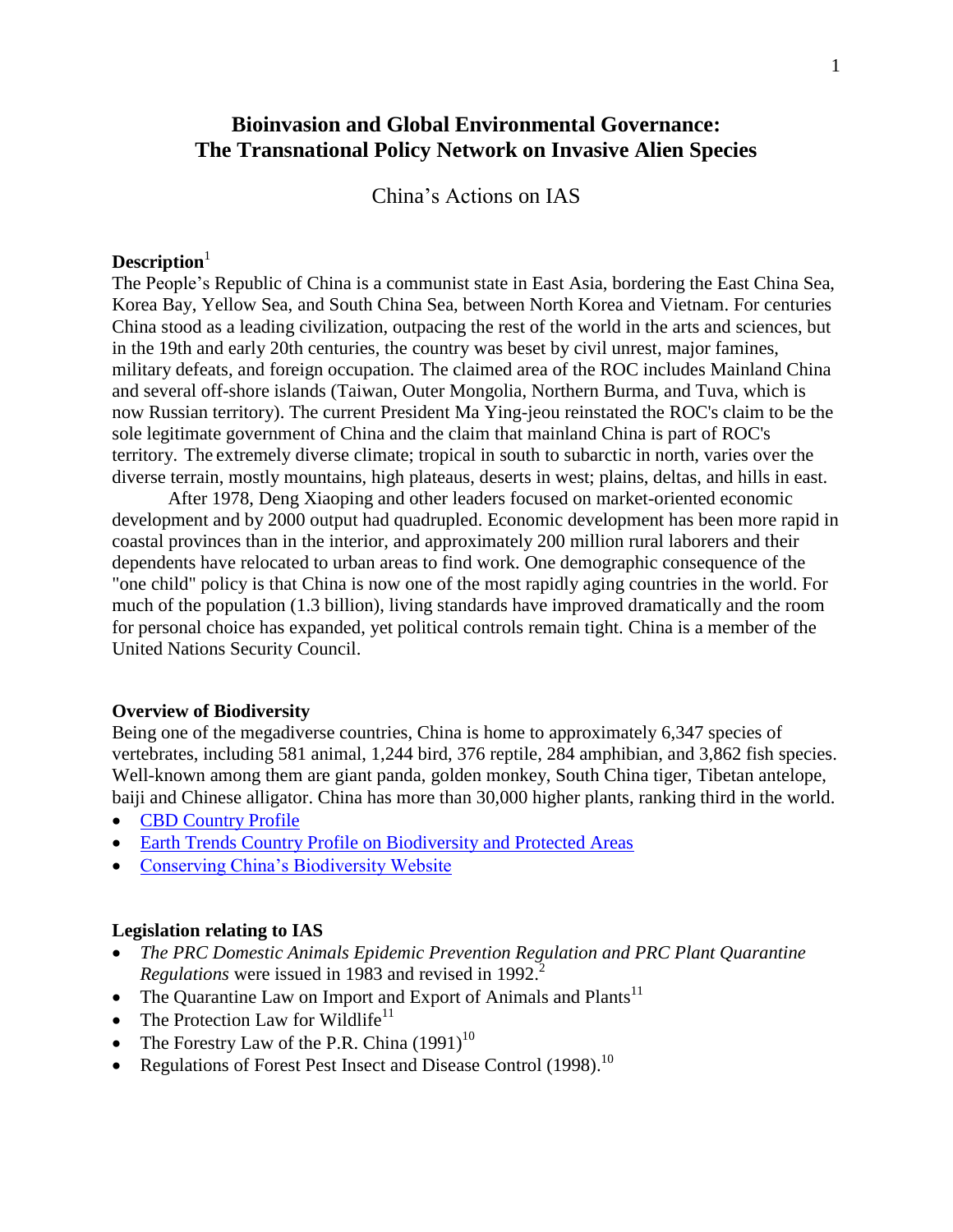#### **Government Agencies/Programs/Ministries dealing with IAS**

- [Ministry of Environmental Protection](http://english.mep.gov.cn/)
- Ministry of Forestry
- Ministry of Agriculture

### **Major Invasive Alien Species**<sup>3</sup>

*[Achatina fulica](http://www.issg.org/database/species/ecology.asp?si=64&fr=1&sts=sss&lang=EN)* (mollusc) Ageratumm conyzoides (plant)<sup>2</sup> *[Alternanthera philoxeroides](http://www.issg.org/database/species/ecology.asp?si=763&fr=1&sts=sss&lang=EN)* (plant) Alternanthera pungens (plant)<sup>2</sup> *Amaranthu spp.*  $(Plant)^2$ *[Ambrosia artemisiifolia](http://www.issg.org/database/species/ecology.asp?si=1125&fr=1&sts=sss&lang=EN)* (herb) Ampullaria gigas (mollusks)<sup>2</sup> Anser Canadensis (bird)<sup>2</sup> *Aristichthys nobilis* (fish)<sup>2</sup> *Blattella germanica* (Insects) 2 *[Bursaphelenchus xylophilus](http://www.issg.org/database/species/ecology.asp?si=769&fr=1&sts=sss&lang=EN)* (nematode) *Cacacatua sulpurea* (bird)<sup>2</sup> *Cactaceae spp.* (plant)<sup>2</sup> *Ceratocystis fimbriata* (fungi) 2 *Chenopodium ambrosioides* (plant)<sup>2</sup> *Conyza spp.*  $(\text{plant})^2$ *[Dendroctonus valens](http://www.issg.org/database/species/ecology.asp?si=1405&fr=1&sts=sss&lang=EN)* (insect) *[Eichhornia crassipes](http://www.issg.org/database/species/ecology.asp?si=70&fr=1&sts=sss&lang=EN)* (aquatic plant) *Erigeron annuus* (plant)<sup>2</sup> *Eriosoma lanigerum* (insects) 2 *Eupatorium adenophorum* (plant)<sup>2</sup> *[Eupatorium cannabinum](http://www.issg.org/database/species/ecology.asp?si=802&fr=1&sts=sss&lang=EN)* (herb) *[Gambusia affinis](http://www.issg.org/database/species/ecology.asp?si=126&fr=1&sts=sss&lang=EN)* (fish) *[Hemiberlesia pitysophila](http://www.issg.org/database/species/ecology.asp?si=1202&fr=1&sts=sss&lang=EN)* (insect) *[Hyphantria cunea](http://www.issg.org/database/species/ecology.asp?si=1201&fr=1&sts=sss&lang=EN)* (insect) *[Lantana camara](http://www.issg.org/database/species/ecology.asp?si=56&fr=1&sts=sss&lang=EN)* (shrub) *Liriomyza sativae* (insects) 2

*Lissorhoptrus oryzophilus* (insects) 2 *Lolium temulentum* (plant)<sup>2</sup> *[Mikania micrantha](http://www.issg.org/database/species/ecology.asp?si=42&fr=1&sts=sss&lang=EN)* (vine, climber) *[Myocastor coypus](http://www.issg.org/database/species/ecology.asp?si=99&fr=1&sts=sss&lang=EN)* (mammal) *Ondatra zibethicus* (mammal) 2 *Opogona sacchari* (insects) 2 *[Oracella acuta](http://www.issg.org/database/species/ecology.asp?si=1203&fr=1&sts=sss&lang=EN)* (insect) *Pancreatic Necrosis* Virus (fish diseases) 2 *[Perca fluviatilis](http://www.issg.org/database/species/ecology.asp?si=548&fr=1&sts=sss&lang=EN)* (fish) *Periplaneta americana* (insects) 2 *Phylloxera vitifolii* (insects) 2 *Plantago spp.*  $(\text{plant})^2$ *[Pomacea canaliculata](http://www.issg.org/database/species/ecology.asp?si=135&fr=1&sts=sss&lang=EN)* (mollusc) *Procambius clarkia* (crustaceans) 2 *Pseudorasbora parva* (fish)<sup>2</sup> *[Rattus norvegicus](http://www.issg.org/database/species/ecology.asp?si=159&fr=1&sts=sss&lang=EN)* (mammal) *Rattus tanezumi* (mammal) 2 *[Setaria verticillata](http://www.issg.org/database/species/ecology.asp?si=927&fr=1&sts=sss&lang=EN)* (grass) *Solanum aculeatissimum* (plant)<sup>2</sup> *Solidago altissma* (plant)<sup>2</sup> *[Sorghum halepense](http://www.issg.org/database/species/ecology.asp?si=213&fr=1&sts=sss&lang=EN)* (grass) *Spartina anglica* (plant)<sup>2</sup> *[Technomyrmex albipes](http://www.issg.org/database/species/ecology.asp?si=1061&fr=1&sts=sss&lang=EN)* (insect) *Termitidae* spp. (insects) 2 *[Tradescantia spathacea](http://www.issg.org/database/species/ecology.asp?si=493&fr=1&sts=sss&lang=EN)* (herb) *Trihoglossus haematotus* (bird)<sup>2</sup> *Triodanis* (plant)<sup>2</sup>

### **Native Species Exported/Introduced to Non-Native Environments** <sup>3</sup>

*[Abelmoschus moschatus](http://www.issg.org/database/species/ecology.asp?si=15&fr=1&sts=sss&lang=EN)* (herb, shrub) *[Acanthogobius flavimanus](http://www.issg.org/database/species/ecology.asp?si=947&fr=1&sts=sss&lang=EN)* (fish) *[Acer ginnala](http://www.issg.org/database/species/ecology.asp?si=1134&fr=1&sts=sss&lang=EN)* (tree) *[Adelges tsugae](http://www.issg.org/database/species/ecology.asp?si=230&fr=1&sts=sss&lang=EN)* (insect) *[Agrilus planipennis](http://www.issg.org/database/species/ecology.asp?si=722&fr=1&sts=sss&lang=EN)* (insect) *[Ailanthus altissima](http://www.issg.org/database/species/ecology.asp?si=319&fr=1&sts=sss&lang=EN)* (tree, shrub) *[Alternanthera sessilis](http://www.issg.org/database/species/ecology.asp?si=767&fr=1&sts=sss&lang=EN)* (herb) *[Ampelopsis brevipedunculata](http://www.issg.org/database/species/ecology.asp?si=292&fr=1&sts=sss&lang=EN)* (vine) *[Anoplophora glabripennis](http://www.issg.org/database/species/ecology.asp?si=111&fr=1&sts=sss&lang=EN)* (insect)

*[Aristichthys nobilis](http://www.issg.org/database/species/ecology.asp?si=773&fr=1&sts=sss&lang=EN)* (fish) *[Asterias amurensis](http://www.issg.org/database/species/ecology.asp?si=82&fr=1&sts=sss&lang=EN)* (sea star) *[Aulacaspis yasumatsui](http://www.issg.org/database/species/ecology.asp?si=814&fr=1&sts=sss&lang=EN)* (insect) *[Azolla pinnata](http://www.issg.org/database/species/ecology.asp?si=204&fr=1&sts=sss&lang=EN)* (aquatic plant) *[Bromus inermis](http://www.issg.org/database/species/ecology.asp?si=1223&fr=1&sts=sss&lang=EN)* (grass) *[Butomus umbellatus](http://www.issg.org/database/species/ecology.asp?si=610&fr=1&sts=sss&lang=EN)* (aquatic plant) *[Carassius auratus](http://www.issg.org/database/species/ecology.asp?si=368&fr=1&sts=sss&lang=EN)* (fish) *[Caulerpa taxifolia](http://www.issg.org/database/species/ecology.asp?si=115&fr=1&sts=sss&lang=EN)* (algae) *[Celastrus orbiculatus](http://www.issg.org/database/species/ecology.asp?si=156&fr=1&sts=sss&lang=EN)* (vine, climber)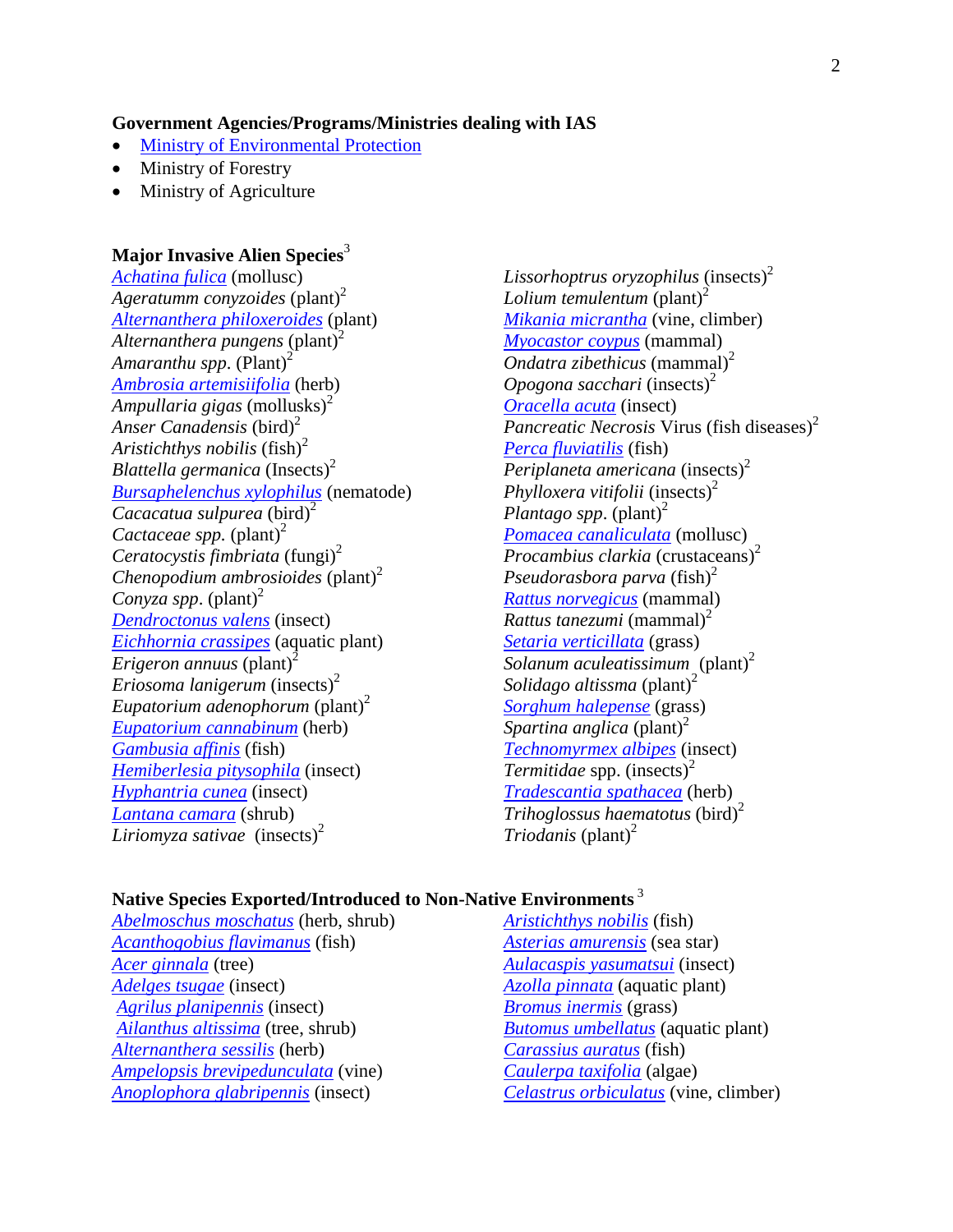*[Channa marulius](http://www.issg.org/database/species/ecology.asp?si=520&fr=1&sts=sss&lang=EN)* (fish) *[Charybdis japonica](http://www.issg.org/database/species/ecology.asp?si=1044&fr=1&sts=sss&lang=EN)* (crustacean) *[Cirsium arvense](http://www.issg.org/database/species/ecology.asp?si=413&fr=1&sts=sss&lang=EN)* (herb) *[Corbula amurensis](http://www.issg.org/database/species/ecology.asp?si=136&fr=1&sts=sss&lang=EN)* (mollusc) *[Corvus splendens](http://www.issg.org/database/species/ecology.asp?si=1199&fr=1&sts=sss&lang=EN)* (bird) *[Cryphonectria parasitica](http://www.issg.org/database/species/ecology.asp?si=124&fr=1&sts=sss&lang=EN)* (fungus) *[Ctenopharyngodon idella](http://www.issg.org/database/species/ecology.asp?si=369&fr=1&sts=sss&lang=EN)* (fish) *[Cyprinus carpio](http://www.issg.org/database/species/ecology.asp?si=60&fr=1&sts=sss&lang=EN)* (fish) *[Dioscorea oppositifolia](http://www.issg.org/database/species/ecology.asp?si=296&fr=1&sts=sss&lang=EN)* (herb, vine, climber) *[Elaeagnus pungens](http://www.issg.org/database/species/ecology.asp?si=273&fr=1&sts=sss&lang=EN)* (shrub) *[Elaeagnus umbellata](http://www.issg.org/database/species/ecology.asp?si=262&fr=1&sts=sss&lang=EN)* (tree, shrub) *[Eriocheir sinensis](http://www.issg.org/database/species/ecology.asp?si=38&fr=1&sts=sss&lang=EN)* (crustacean) *[Fallopia japonica](http://www.issg.org/database/species/ecology.asp?si=91&fr=1&sts=sss&lang=EN)* (herb, shrub) *[Frangula alnus](http://www.issg.org/database/species/ecology.asp?si=810&fr=1&sts=sss&lang=EN)* (shrub) *[Harmonia axyridis](http://www.issg.org/database/species/ecology.asp?si=668&fr=1&sts=sss&lang=EN)* (insect)

*[Herpestes javanicus](http://www.issg.org/database/species/ecology.asp?si=86&fr=1&sts=sss&lang=EN)* (mammal) *[Houttuynia cordata](http://www.issg.org/database/species/ecology.asp?si=854&fr=1&sts=sss&lang=EN)* (aquatic plant, shrub) *[Leuciscus idus](http://www.issg.org/database/species/ecology.asp?si=613&fr=1&sts=sss&lang=EN)* (fish) *[Limnophila sessiliflora](http://www.issg.org/database/species/ecology.asp?si=602&fr=1&sts=sss&lang=EN)* (herb) *[Lotus corniculatus](http://www.issg.org/database/species/ecology.asp?si=1034&fr=1&sts=sss&lang=EN)* (herb) *[Lutjanus kasmira](http://www.issg.org/database/species/ecology.asp?si=1094&fr=1&sts=sss&lang=EN)* (fish) *[Panicum repens](http://www.issg.org/database/species/ecology.asp?si=777&fr=1&sts=sss&lang=EN)* (grass) *[Perna viridis](http://www.issg.org/database/species/ecology.asp?si=731&fr=1&sts=sss&lang=EN)* (mollusc) *[Pyrus calleryana](http://www.issg.org/database/species/ecology.asp?si=1389&fr=1&sts=sss&lang=EN)* (tree) *[Rubus niveus](http://www.issg.org/database/species/ecology.asp?si=1232&fr=1&sts=sss&lang=EN)* (shrub) *[Sagittaria sagittifolia](http://www.issg.org/database/species/ecology.asp?si=858&fr=1&sts=sss&lang=EN)* (aquatic plant) *[Tinca tinca](http://www.issg.org/database/species/ecology.asp?si=618&fr=1&sts=sss&lang=EN)* (fish) *[Tomicus piniperda](http://www.issg.org/database/species/ecology.asp?si=1200&fr=1&sts=sss&lang=EN)* (insect) *[Tridentiger trigonocephalus](http://www.issg.org/database/species/ecology.asp?si=1079&fr=1&sts=sss&lang=EN)* (fish) *[Typha latifolia](http://www.issg.org/database/species/ecology.asp?si=895&fr=1&sts=sss&lang=EN)* (aquatic plant)

### **Table 1 Actions to prevent, detect and manage IAS categorized into three themes: biodiversity, human health, and economic**

*Note: Actions (such as projects, publications and programs) are classified according to the most obvious theme but may also fit into the dimensions of another.*

| <b>Theme</b> | <b>Action</b>                                                                                                                                                                                                                                                                              |  |  |
|--------------|--------------------------------------------------------------------------------------------------------------------------------------------------------------------------------------------------------------------------------------------------------------------------------------------|--|--|
| Biodiversity | Conserving China's Biodiversity a combined effort of the Wildlife<br>$\bullet$<br>Conservation Soceity and Insitutie of Zoology. Compiled a list of                                                                                                                                        |  |  |
|              | <b>Invasive Alien Species in China.</b>                                                                                                                                                                                                                                                    |  |  |
|              | In the Conservation of the Eco-Environment section of China's                                                                                                                                                                                                                              |  |  |
|              | Guidelines on Information Disclosure for Ministry of Environmental                                                                                                                                                                                                                         |  |  |
|              | <b>Protection</b> , the management of biological safety includes the<br>"management over environmental safety of alien invasive species."                                                                                                                                                  |  |  |
|              | In 2002, the impact of IAS towards biodiversity became more of a<br>$\bullet$<br>serious issue. IAS such as water hyacinth, smooth cord-grass,<br>crofton weed, mile-a-minute weed, have made seriously damaged                                                                            |  |  |
|              | China's biodiversity and eco-environment and caused enormous<br>economic loss. <sup>9</sup> As such, in successive years the Report on the State<br>of the Environment in China included a section on "Prevention and<br>Control of the Invasion of Alien Species" (see following 3 bullet |  |  |
|              | points).                                                                                                                                                                                                                                                                                   |  |  |
|              | In 2003, the Ministry of Agriculture established the "Office for the<br>$\bullet$                                                                                                                                                                                                          |  |  |
|              | Management of Invasive Alien Species" and the "Center for the<br>Prevention and Control of Invasive Alien Species". Experimental                                                                                                                                                           |  |  |
|              | projects were implemented in Liaoning Province, Kaiyuan City                                                                                                                                                                                                                               |  |  |
|              | (Yunnan Province), Tengchong County (Yunnan Province),                                                                                                                                                                                                                                     |  |  |
|              | Xichang City (Sichuan Province), Ningnan City (Sichuan Province),                                                                                                                                                                                                                          |  |  |
|              | and Renhe District of Panzhihua City (Sichuan Province) to                                                                                                                                                                                                                                 |  |  |
|              | eliminate invasive alien species such as bitterweed and crofton                                                                                                                                                                                                                            |  |  |
|              | weed. 8 million people participated in activities for eliminating                                                                                                                                                                                                                          |  |  |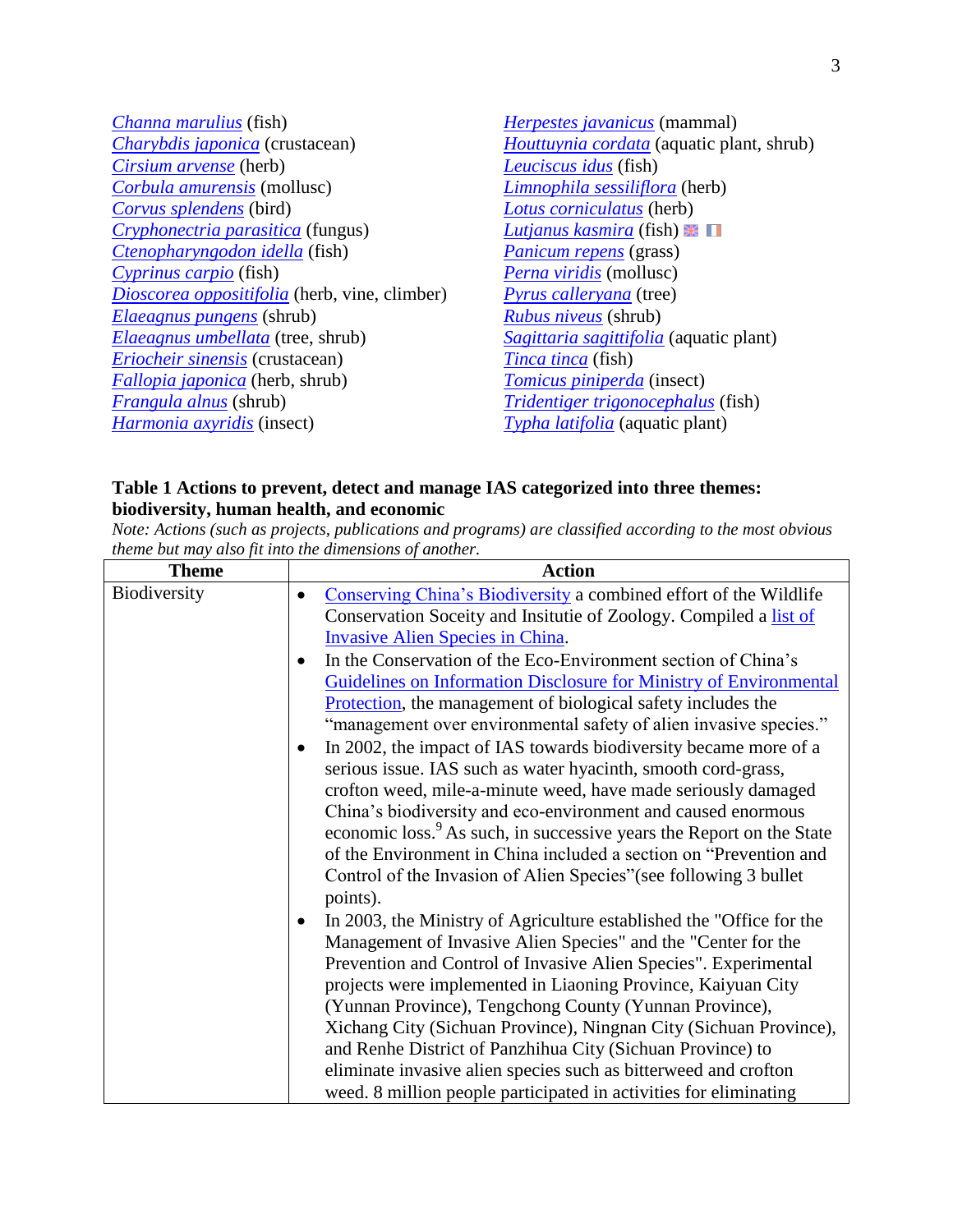bitterweed anc crofton weed. 19.2 billion bitterweeds had been elimated on 860,000 hectares. In key areas, the elimination rate of bitterweeds was over 80%. 4,000 hectares of crofton weed had also been eliminated.<sup>8</sup>

- In 2005, the Ministry of Agriculture formulated and issued the *Contingency Plan for Major Agricultural Incidents Concerning Harmful Species and Alien Invasive Species*, collected the information and data of over 300 alien invasive species, established the database of alien invasive species in China and compiled the *Catalogue of Major Agricultural and Forest Alien Invasive Species in China*. In addition, the ministry also conducted adaptability risk assessment of 10 major potential invasive species. It carried out the demonstration of comprehensive technologies on the prevention and control of 8 invasive weed species and four invasive insects, continued the initiative of wiping out alien invasive species in 100 counties of 10 provinces by mobilizing more than 10 million person/time to carry out concentrated wiping out of such weeds as purple-stem *herba lycopi*, ragweed, *alternanthera philoxeroides* and little-blossom caltrop. As a result, the above mentioned plants were eliminated on over 20 million mu of land or waters.<sup>5</sup>
- In 2006, the Ministry of Environment carried out investigations on the invasion of hazardous alien species in 26 national nature reserves across China. The findings show that there is such invasion in all 26 nature reserves with total 131 species. Low latitude regions such as islands and tropical areas are subject to relatively severe threats with more invasion species. And high latitude regions have lighter threats with less invasive species. At present, Crofton weed (Eupatorium adenophorum Spreng) is still the most hazardous alien species in Southwest China. The Ministry of Agriculture continued the organization and implementation of Elimination of the Hazardous Alien Species in 100 Counties of 10 Provinces, focusing on collective elimination of 8 species of alien plants with severe threats including Ambrosia artemisiifolia L.,Solidago Canadensis and crofton weed with 14.43 million mu  $(15 \text{ mu} = 1 \text{ ha})$  of such plants destroyed and 530,000 mu demonstration sites on comprehensive prevention and control of such plants established.<sup>7</sup>
- 3.5.1 Endemic Fish Species in the Upper Reaches of the Yangtze [River:](http://english.mep.gov.cn/standards_reports/threegorgesbulletin/Bulletin_2007/200802/t20080218_118242.htm)In the spring and autumn of 2006, two field investigations were carried out in such river sections of the upper reaches of the Yangtze River as Panzhihua, Yibin, Hejiang, Mudong, Fuling, Wanzhou and Yichang with catch of 127 fish species. 28 of them were endemic fishes in the upper reaches of the Yangtze River. 6 of them were invasive alien species including Acipenser schrencki, Tincaeus, Letalurus Punetaus, Letalurus melas, Microptorus salmonoides and Tilapia mossambica. Acipenser schrencki was discovered for the first time in Panzhihua section of the river. Apart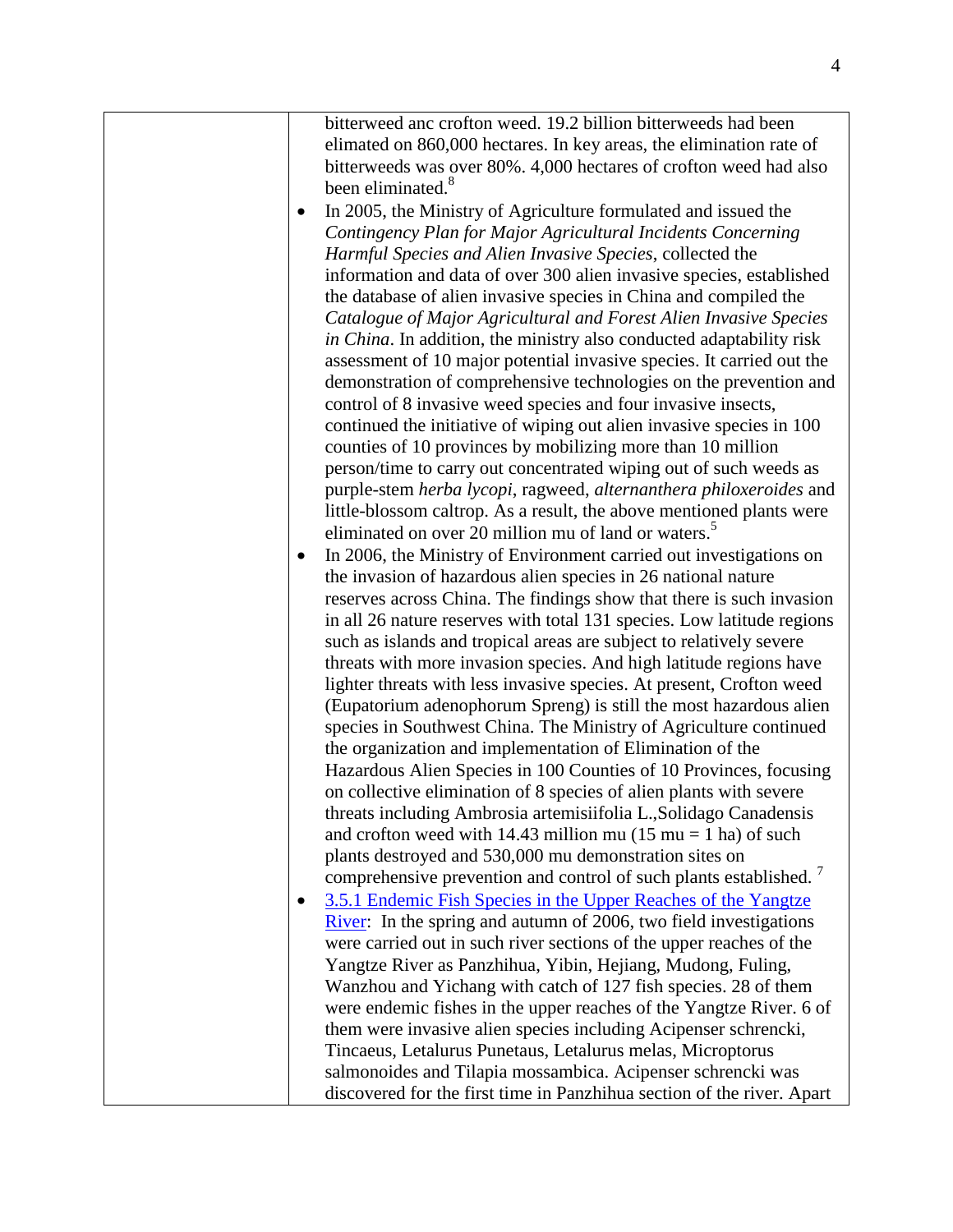|              |           | from some change of the catch mix in Wanzhou section of the river,                                                                       |
|--------------|-----------|------------------------------------------------------------------------------------------------------------------------------------------|
|              |           | there was no obvious change of the catch fish mix in other sections                                                                      |
|              |           | of the Yangtze River compared with that of 2005. <sup>6</sup>                                                                            |
| Human health | $\bullet$ | The PRC Domestic Animals Epidemic Prevention Regulation and                                                                              |
|              |           | PRC Plant Quarantine Regulations compiles lists of epidemic and                                                                          |
|              |           | parasitic diseases of animals imported from other countries into the                                                                     |
|              |           | PRC, a list of animals, animal products and other quarantine goods                                                                       |
|              |           | which are forbidden to be carried or mailed into the PRC, a species                                                                      |
|              |           | list of dangerous diseases, insects and weeds; a named list of                                                                           |
|              |           | prohibited goods for importation was issued by Ministry of<br>Agriculture in 1993 (Yu Dahai and Cui Yanlin, 1997; Liu Yuanzhi,           |
|              |           | et al., 1998). However, all these laws and regulations are for                                                                           |
|              |           | quarantine of diseases, pests and weeds. Laws or regulations do not                                                                      |
|              |           | presently exist to prevent damage to local ecosystems and native                                                                         |
|              |           | species from invasive species. Such laws are needed and should be                                                                        |
|              |           | promoted. For example, a possible approach would be to prohibit                                                                          |
|              |           | large-scale use of non-indigenous species until small-scale trials of                                                                    |
|              |           | several generations show no signs of threats to local ecosystems.                                                                        |
|              |           | Legislation is also needed to restrict use of alien species in protected                                                                 |
|              |           | areas, and to encourage the use of domestic species in reforestation                                                                     |
|              |           | programmes. $\frac{2}{x}$                                                                                                                |
|              |           | To prevent the diseases like mad cow and mouth-foot from entering                                                                        |
|              |           | China, the Chinese government has launched sets of official                                                                              |
|              |           | notifications to forbid direct and indirect import from those                                                                            |
|              |           | countries that suffer from "mad cow diseases" of cow, cow embryo,                                                                        |
|              |           | sperm, beef and the beef products and ruminant foodstuff. It is                                                                          |
|              |           | forbidden to import the artiodactyl and its products from those<br>countries with foot and mouth diseases. Strict quarantine controlling |
|              |           | work has been undertaken to those passengers and goods that come                                                                         |
|              |           | from the "epidemic areas". These regulations have played an                                                                              |
|              |           | important role in prevent those pathogens getting into China in the                                                                      |
|              |           | emergent situations. <sup>11</sup>                                                                                                       |
| Economic     |           | In 1993, the Ministry of Agriculture included the rubber termite in                                                                      |
|              |           | its Species List of Dangerous Diseases, Insects and Weeds and                                                                            |
|              |           | Name List of Goods Forbidden to Import. <sup>2</sup>                                                                                     |
|              |           | A preliminary study of the economic losses in China from IAS                                                                             |
|              |           | estimates them to be \$14.5US. "Although China has begun to                                                                              |
|              |           | recognize biological invasions as severe environmental problems                                                                          |
|              |           | and has provided some funding to support the research and                                                                                |
|              |           | management of these species (Xia 2004), a national campaign                                                                              |
|              |           | against biological invasions is stiñ in its infancy. For most local                                                                      |
|              |           | governments, the prime goal is GDP growth, not environmental                                                                             |
|              |           | protection; invasive species are largely ignored. [] The enactment                                                                       |
|              |           | and strict enforcement of national quarantine regulations are                                                                            |
|              |           | particularly important for preventing the entry of invasive alien                                                                        |
|              |           | species into China and their inland dispersal, as well as for                                                                            |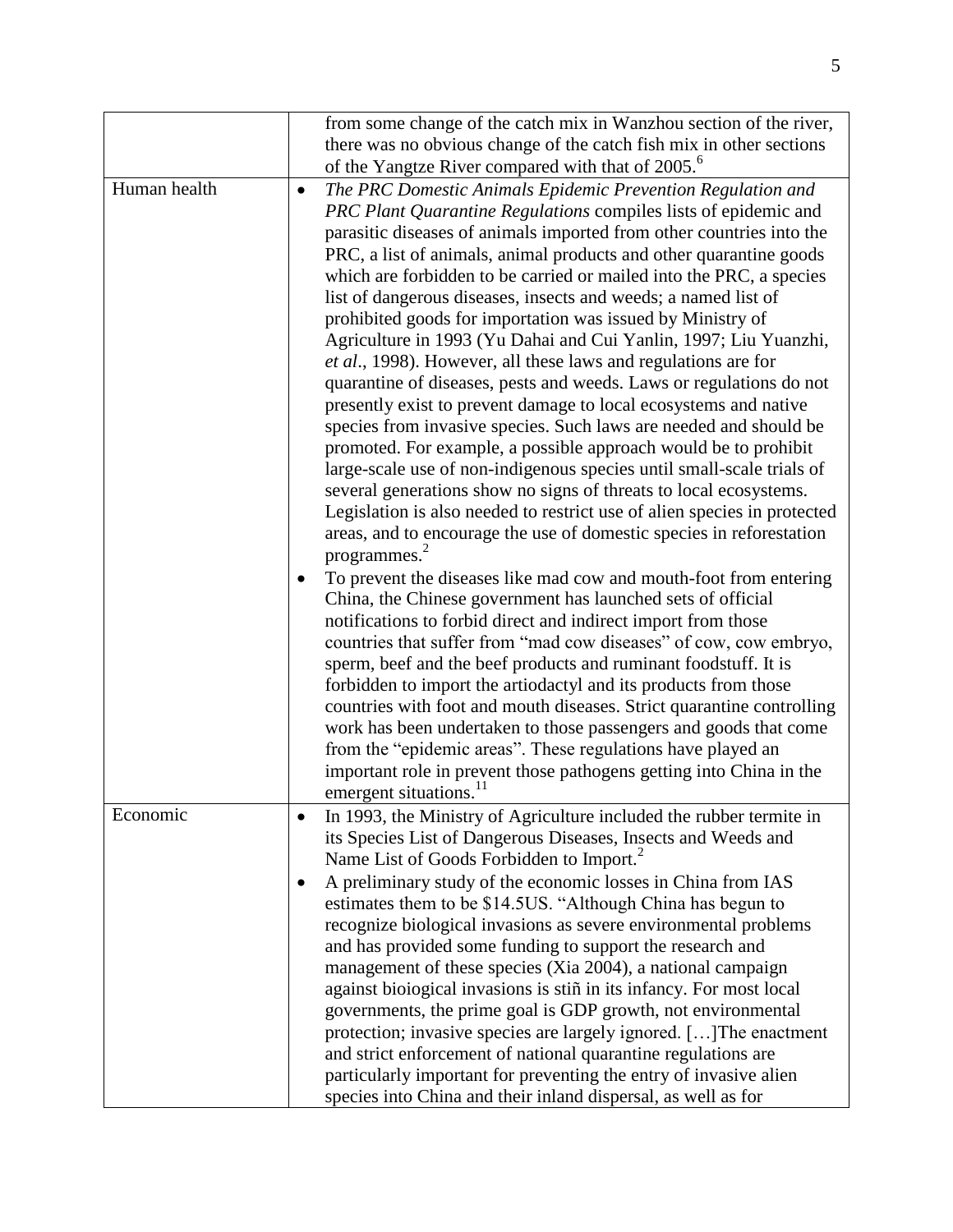| controlling already firmly entrenched invaders in the country.                                                                                                                                      |
|-----------------------------------------------------------------------------------------------------------------------------------------------------------------------------------------------------|
| [] Worthy goals would include minimizing costly belated                                                                                                                                             |
| campaigns, such as Beijing's current war on the American                                                                                                                                            |
| webworm, and combating new biological invaders at the outset,                                                                                                                                       |
| rather than after they have extracted a heavy economic and<br>environmental toll." <sup>4</sup>                                                                                                     |
| Facing with all those damages caused by the alien invasive species,<br>$\bullet$                                                                                                                    |
| China has strengthened the management over quarantine systems to<br>prevent the invasion of alien species. There are over 200 quarantine<br>departments established at the ports, which formulate a |
| comparatively complete supervision and monitoring network. For<br>example, after the Sino-US Agreement on Agriculture Cooperation                                                                   |
| has been signed by the two governments, China has been seriously<br>implement this Agreement by conducting strict quarantine work                                                                   |
| over wheat and other grains. In addition, China has also established                                                                                                                                |
| the approval procedure and system on aquatic and terrestrial<br>wildlife. $^{11}$                                                                                                                   |

| Agreement/            | <b>Countries/</b> | <b>Action</b>                                        |
|-----------------------|-------------------|------------------------------------------------------|
| Organization          | <b>Member</b>     |                                                      |
| Sino-Japan Friendship | China and Japan   | It is a platform for Sino-Japan environmental        |
| <b>Center</b> for     |                   | protection, international environmental exchanges,   |
| Environmental         |                   | opening up to the society, and for providing         |
| Protection            |                   | management and technical supports to SEPA. Its       |
|                       |                   | work fields covers the following areas, including    |
|                       |                   | research on environmental policies, environmental    |
|                       |                   | publicity and education, management of               |
|                       |                   | environmental information, study on and services     |
|                       |                   | for analyzing and testing technologies, research and |
|                       |                   | manufacturing of samples for environmental           |
|                       |                   | standards, management of solid wastes,               |
|                       |                   | environmental impact assessment, environmental       |
|                       |                   | certification, and study and exchanges on            |
|                       |                   | international environmental issues.                  |
|                       |                   | [IAS not mention directly]                           |
| Japan-China           | China and Japan   | Environmental cooperation between Japan and          |
| Comprehensive         |                   | China is conducted not only between the two          |
| Forum on              |                   | governments but also involves various                |
| Environmental         |                   | implementation bodies, such as private enterprises,  |
| Cooperation           |                   | local governments, academics and NGOs. Japan-        |
|                       |                   | China Comprehensive Forum on Environmental           |
|                       |                   | Cooperation was first held in May 1996 to provide    |
|                       |                   | a forum for comprehensive dialogue to further        |
|                       |                   | promote collaboration between the parties            |

# **Table 2 Actions on IAS in cooperation with other countries**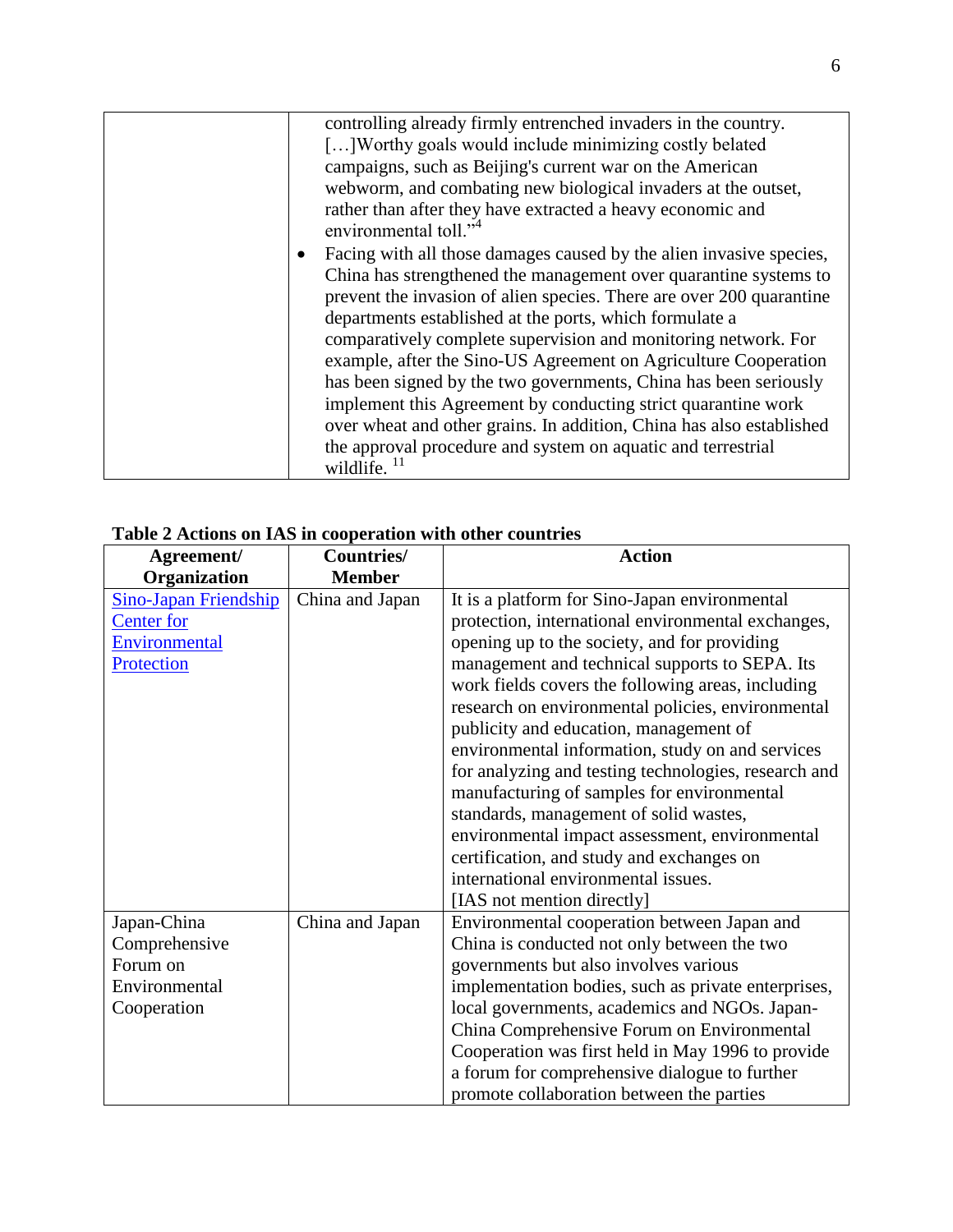|                            |                   | concerned.                                                                                         |
|----------------------------|-------------------|----------------------------------------------------------------------------------------------------|
|                            |                   | The Forum has since been held regularly, greatly                                                   |
|                            |                   | contributing to the progress of environmental                                                      |
|                            |                   | cooperation between Japan and China, by tostering                                                  |
|                            |                   | among others, common awareness of the challenges                                                   |
|                            |                   | for environmental cooperation between the two                                                      |
|                            |                   | countries.                                                                                         |
|                            |                   | [IAS not mention directly]                                                                         |
| <b>Northeast Asian</b>     | China, Japan,     | This conference has been held annually since 1992                                                  |
| Conference on              | Mongolia, Russia, | to exchange views and policy dialogue among                                                        |
| Environmental              | South Korea       | environment experts and for deeper discussions on                                                  |
| Cooperation                | along with        | environmental cooperation in the region. In the                                                    |
|                            | experts from      | 13th NEAC, held in Seoul, Korea in December                                                        |
|                            | UNEP, UNDP,       | 2004, a symposium on Air Quality Management                                                        |
|                            | and UNESCAP       | Policy in Metropolitan Area was held, and                                                          |
|                            | participating as  | discussions covered three subjects: Species                                                        |
|                            |                   |                                                                                                    |
|                            | observers.        | Restoration, Ecological Restoration in Local                                                       |
|                            |                   | Government, and Sustainable Management of                                                          |
|                            |                   | <b>Industrial Complexes.</b>                                                                       |
|                            |                   | [does not specifically mention IAS]                                                                |
| <b>Asia-Pacific Forest</b> | Australia,        | The APFISN has been established as a response to                                                   |
| <b>Invasive Species</b>    | Bangladesh,       | the immense costs and dangers posed by invasive                                                    |
| <b>Network</b>             | Bhutan,           | species to the sustainable management of forests in                                                |
|                            | Cambodia, China,  | the Asia-Pacific region. It is a cooperative alliance                                              |
|                            | Fiji, India,      | of 32 member countries of the Asia-Pacific                                                         |
|                            | Indonesia, Japan, | Forestry Commission (APFC). The network                                                            |
|                            | Republic of       | operates under the umbrella of APFC which is a                                                     |
|                            | Korea, Laos,      | statutory body of the Food and Agricultural                                                        |
|                            | Malaysia,         | Organization of the United Nations. The APFISN                                                     |
|                            | Maldives,         | focuses on inter-country cooperation that helps to                                                 |
|                            | Mongolia,         | detect, prevent, monitor, eradicate and/or control                                                 |
|                            | Myanmar, Nepal,   | forest invasive species in the Asia-Pacific region.                                                |
|                            | New Zealand,      | Raises awareness of FIS throughout the Asia-<br>1.                                                 |
|                            | Pakistan, Papua   | Pacific region                                                                                     |
|                            | New Guinea,       | Exchanges and shares information on FIS<br>2.                                                      |
|                            | Philippines,      | among member countries                                                                             |
|                            | Samoa, Solomon    | Facilitates access to technical expertise,<br>3.                                                   |
|                            | Islands, Sri      | research results and training and education                                                        |
|                            | Lanka, Thailand,  | opportunities                                                                                      |
|                            | Timor-Leste,      | Strengthens capacities of member countries to<br>4.                                                |
|                            | Tonga, US,        | conduct research, manage FIS and prevent new                                                       |
|                            | Vanuatu,          | incursions                                                                                         |
|                            | Vietnam, Tuvalu,  |                                                                                                    |
|                            |                   | Develop strategies for regional cooperation and<br>collaboration in combating threats posed by FIS |
|                            | Kiribati, France, |                                                                                                    |
|                            | and Russia        | Forest Invasive Species: Country Report- P.R.                                                      |
|                            |                   | China (see case study section below)                                                               |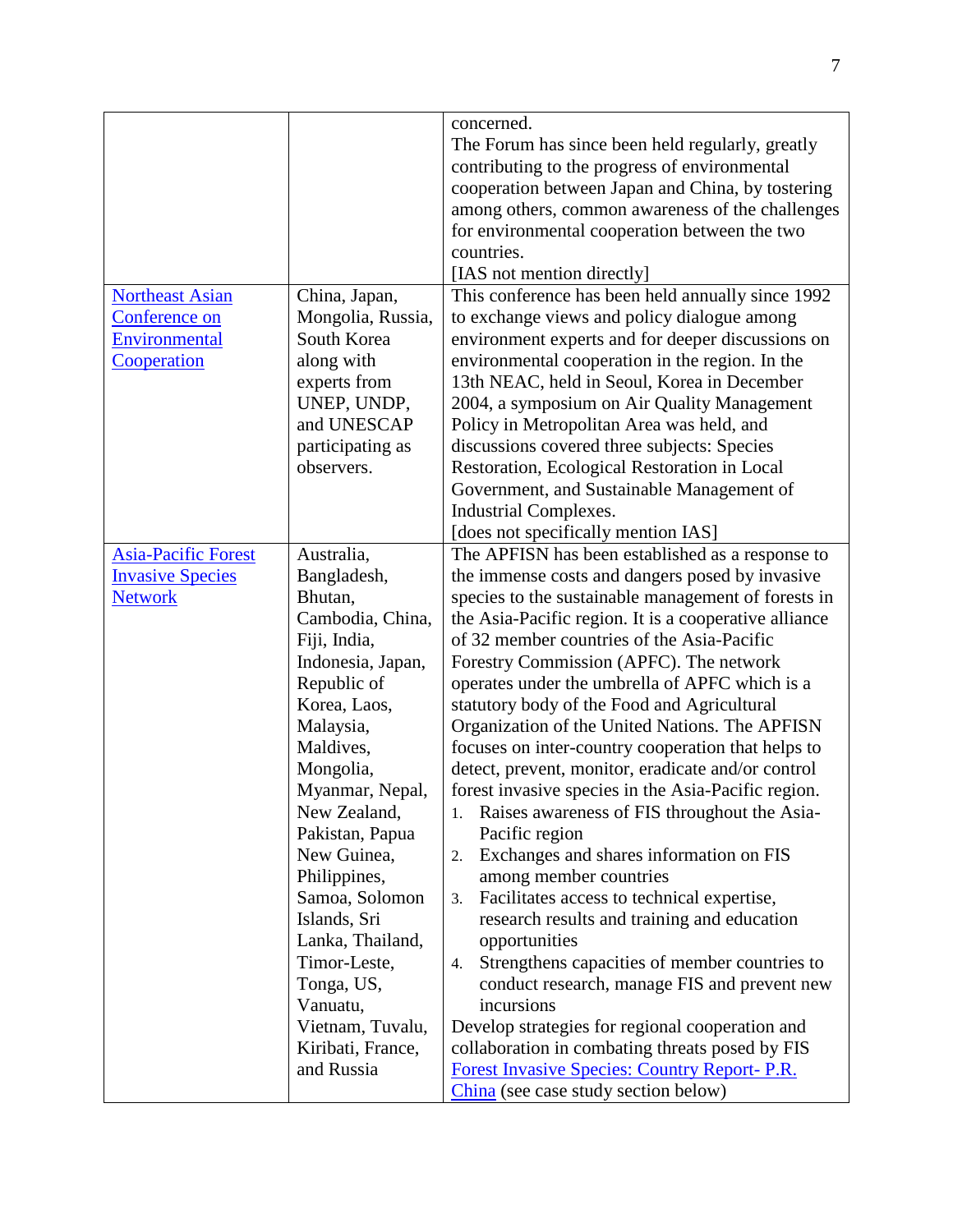### **Case Studies**

# [Forest Invasive Species: Country Report-](http://apfisn.net/country_report/China.pdf) P.R. China<sup>10</sup>

### **II. Status of the forest pest in China**

Forest diseases and insect pests is one of important disasters. People think it as non-smoking forest fire. There are complex climates, various locations and abundant vegetations in China. All of these constitute diverse forest ecological environments. And because diverse environments may produce sorts of germs, insects and rats, they are harmful to people's survival. According to the results of the National Forest Disease and Insect Pests Inventory, there are over 8000 known forest pest insects, disease and rodents in the country, among which there are 5020 species of forest pests, 2918 species of diseases and about 160 species of rats respectively. For the time being, there are about 100 species of plant disease and insects pests leading to disasters in the whole China. According to statistics, the damaged area of forest pests has increased several-fold every 10 years from 1950's to 1980's. Forest diseases and insect pests annually occurred in an area about one million ha in 1950's. Since1980's, the damaged area was not less than 6.67 million ha, and the largest damaged area was up to 11 million ha. In recent decade, forest diseases and insect pests also occurred above 8 million ha every year.

 $[...]$ 

### **IV Strategies and policies for management of forest pest invasions**

- 1. Plant quarantine is the first line of defense against introduction and managing of exotic or invasive pests and diseases by regulating the flow of plant materials.
- 2. Quarantine controls on the entry of plants and plant products at the border, and quarantine policy based on risk assessment, are designed to identify and minimize the threats to China forests and forest industries from incursions of exotic pests.
- 3. Develop, strengthen or introduce new legislations or regulatory procedures regarding quarantine, inspection, intentional introduction of plants or animals with more attention to risk assessment before approval and follow-up monitoring after introduction.
- 4. Carry out monitoring survey for early detection of dangerous pest, and develop earlywarning and response systems for invasive species.
- 5. Strengthen both basic and applied research on invasive species.
- 6. Raise public awareness of invasive species threats to conservation.

## [Invasive Species in China --](http://www.chinabiodiversity.com/shwdyx/technical-report-e/x-1e.htm) An Overview **XIE Yan, LI Zhenyu, William P. Gregg, LI Dianmo**

*Biodiversity and Conservation* 10(8): pp.1317-1341.

### **Abstract**

China is a vast country with rich biodiversity, which makes China especially vulnerable to invasive species. It has a long history of introduction of non-native species, especially those with perceived beneficial impacts. Its rapid economic development, including an explosive growth in international trade and transportation, has increased the potential for new introductions. Currently, alien species are widespread in the country; occur in may ecosystems; represent most